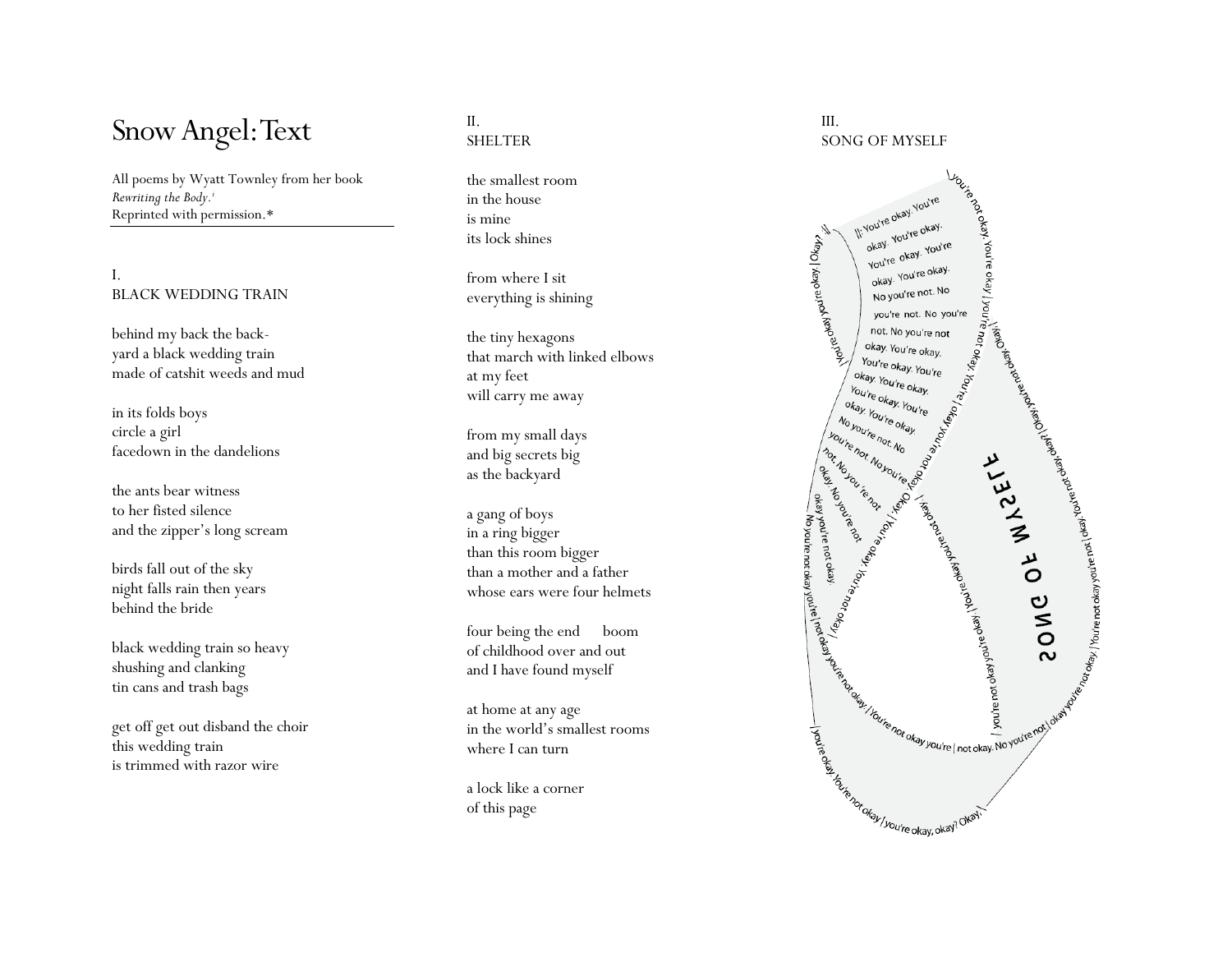# IV. MAL DE DÉBARQUEMENT

It's not as if the world swirled, dizzy from the spin, like a girl

in the grass who'd been twirling too long. It's an inside job. Not visual: *visceral.*

The day unrolls. Underfoot it's a tilting Titanic while the sky stays put.

The room sways. Rugs rise and subside under our chairs. The waltz

we've fallen into climbs the ocean's churning stairs. Just talking

while rocking is more than I can manage long since the ship's

ashore. What did you say? You're waving. You're moving your lips.

# V. BEHIND THE SHIRT

My nipples have eyes. They are watching out

for my heart, bouncers at the door. They're not

picky. They don't see shit, can't count fingers

in front of them. They strain against the shirt

for a view, noses through a chain -link fence.

They've had enough of the backs of things —

bras, the insides of hands and mouths.

They need space, they need air. Chuck the blouse

and underwear. Their tiny faces wrinkle, ages

younger than the stars they wait for. Till then,

they toughen up, pretend to guard the door.

#### VI. LEAVING HOME

Like a girl slipping out of her clothes, I'm leaving home, this mobile home: head, shoulders, knees and toes, knees and toes…

and eyes and ears and mouth and nose. I combed my hair; I leave my comb behind, a girl slipping out of her clothes.

Wherever I have gone, the body goes. Breath by breath, it writes its poem head, shoulders, knees and toes, knees and toes.

Two breasts, new hips, an old story. I suppose all books must end —but what a tome, this girl slipping out of her clothes.

It's poetry in motion —or is it prose? What finally held it up was chrome and head, shoulders, knees and toes, knees and toes.

As yoga always finishes with corpse pose, we drop the body, a drape of bones like a girl slipping out of her clothes head, shoulders, knees and toes, knees and toes.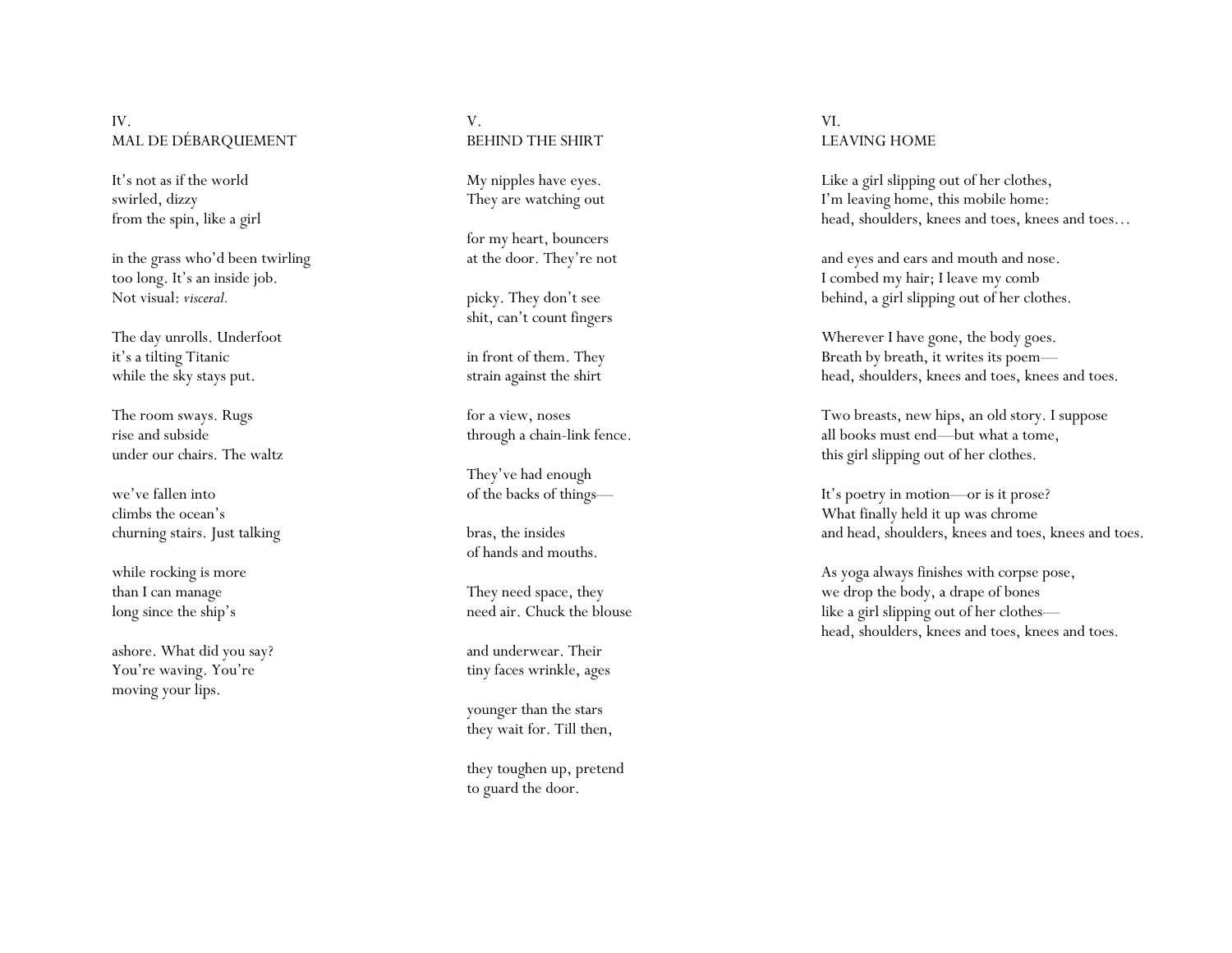### VII. SNOW ANGEL

She's nowhere everywhere. Your mother's hems catch in the branches, beaks

of birds, peaks of houses. Now the sky lets out the weather she held back—

an avalanche of blizzards, thunder and snow, thunder and snow. She's mid -air all over

town, underfoot in every yard. She's in your hands. Make a snowball, throw as hard and far as death. Lie

down, make an angel. She's behind your back as you open and close your arms, your legs…your throat.

Fold her in, let her out mid - breath in a cloud. Forgive the ghost that lives inside your coat.

# VIII. AFTER YOU DIED

I breathed

the long black sleeve of night down my throat and pulled it down my spine down my legs

closed my eyes and went under the covers breathed it down again and again as if its starry buttons

could stub a path to you

I kept breathing down the dark silence you left in which I am trailing

the hems of your last breath

# IX. IN EXTREMIS *after Mary Oliver*

You do not have to be good. You do not have to

eat what is given. You do not have to get up.

You do not have to quiet down or change

your gown. You have only to breathe —take

the whole room into the hallways

of your lungs and let it out—the house

rearranged one breath at a time. Just breathe.

Then do it again.